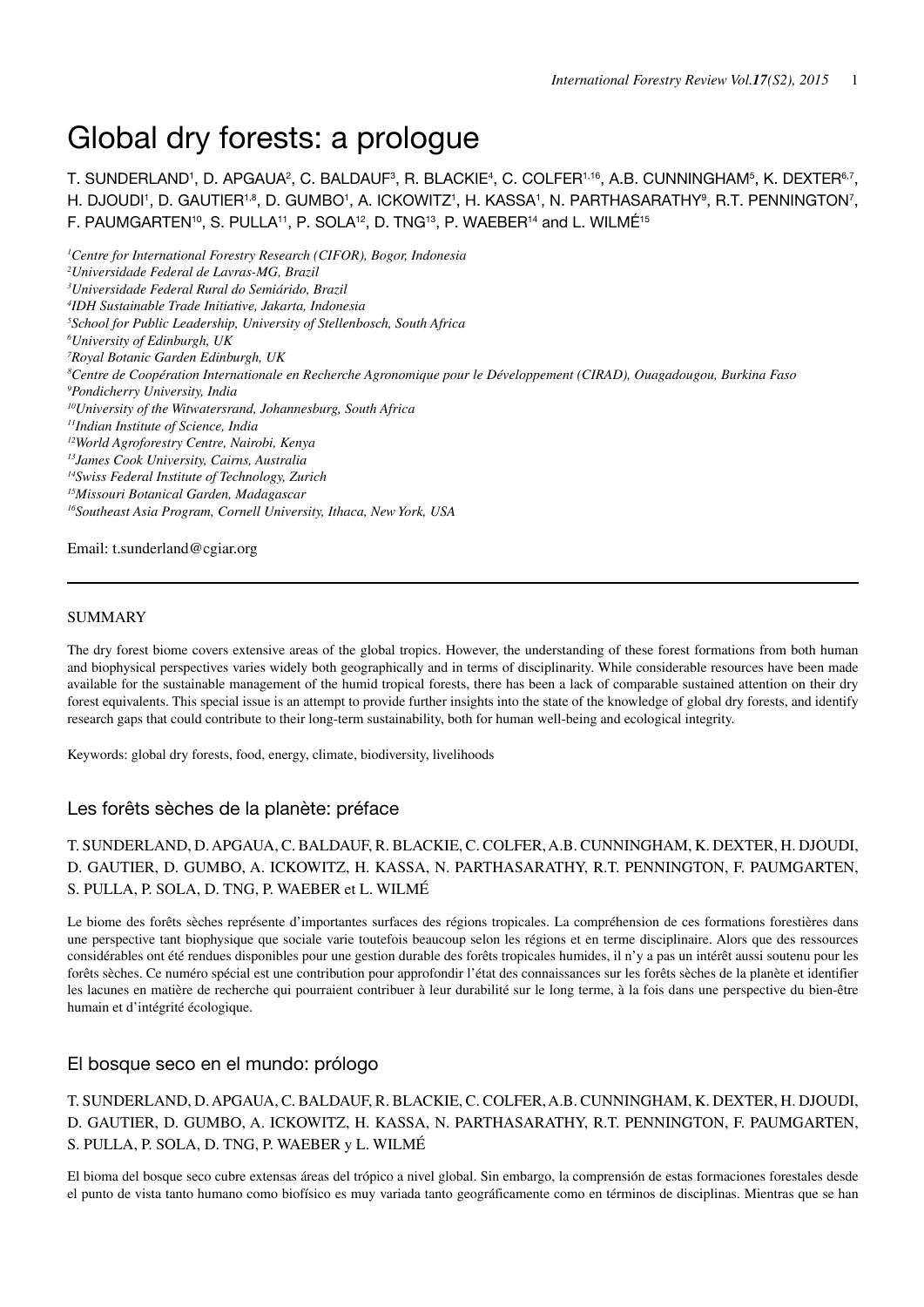destinado considerables recursos a la gestión sostenible del bosque húmedo tropical, ha habido una falta de atención constante comparable sobre su equivalente del bosque seco. Esta edición especial intento ofrecer nuevas perspectivas sobre el estado del conocimiento sobre el bosque seco de todo el mundo e identificar vacios en la investigación que podrían contribuir a su sostenibilidad a largo plazo, tanto para el bienestar humano como para la integridad ecológica.

## INTRODUCTION

Dry forests comprise slightly less than half of the world's sub-tropical and tropical forests. Despite their prevalence, tropical dry forests remain among the world's most threatened and least studied of the forested ecosystems, and, as such, may face greater threats than humid forests (Aide *et al*. 2013, Gillespie *et al*. 2012, Janzen 1988, Miles *et al*. 2006, Portillo-Quintero and Sánchez-Azofeifa 2010). Although a vast majority of research and development investment has focused on the humid forests of the tropics, dry forests once occupied a considerably larger area and up to a third of the global population lives in seasonally dry tropical areas (Miles *et al*. 2006). Yet dry forests have not attracted the same sustained international attention as humid tropical forests, despite having higher rates of deforestation (Shepherd *et al*. 2002). Perhaps as a consequence, the dry forest ecosystems face higher human development pressures than humid forests.

To date, there has been a notable lack of literature that examines dry forests from a global perspective, although some work identifying the extent of such forests has been undertaken (see FAO 2001, FAO 2012, Miles *et al*. 2006, Olson *et al*. 2001). The FAO, for example, has identified tropical dry forests as a Global Ecological Zone (GEZ), which includes the: "….*drier type of miombo and Sudanian woodlands, savannah (Africa), caatinga and chaco (South America) [and] dry deciduous dipterocarp forest and woodlands (Asia).*" (FAO 2000: 18). According to this classification, the largest expanses of dry forest occur in South America, sub-Saharan Africa (including Madagascar) and South Asia. Significant concentrations are also present through South-East Asia, northern Australia and parts of the Pacific, Central America and the Caribbean.

While there is general agreement within the literature that dry forests are under threat (see Gillespie *et al*. 2012, Kowero 2003), comprehensive data on the rates of deforestation and conversion of dry forests remain elusive, primarily because of the long history of forest clearance as human civilisation evolved, notably in India and the Americas. In the Americas, for example, Portillo-Quintero and Sánchez-Azofeifa (2010) show that two-thirds of tropical dry forest in the region has already been converted, and that in some countries the conversion rate is as high as 95%. Elsewhere, regional data are much harder to come by. This is primarily because the most reliable authoritative sources – such as the FAO Global Assessment of Forest Resources (FAO 2010) – do not differentiate between humid and dry forest types. However, it is estimated that up to 20% of the dry forest of Africa has

been converted to agriculture (Timberlake *et al*. 2010), over 200,000 km2 of forest has been lost in Latin America and the Caribbean (Aide *et al*. 2013) and that less than 10% of the dry forests of the Pacific islands remain (Gillespie *et al*. 2012). According to Miles *et al*. (2006), less than one third of the world's dry forest area lies within formal protected areas and thus, given the biodiversity and livelihood values of tropical dry forests, more efforts need to be targeted to their sustainable management.

## DEFINING DRY FORESTS

There are a plethora of definitions currently available for the tropical dry forests. A widely accepted definition is that of the FAO that describes tropical dry forests as forests experiencing a "*tropical climate, with summer rains…a dry period of 5 to 8 months [and] annual rainfall ranges from 500 to 1500 mm*"1 . Whatever definition is agreed upon, the current climate does not define the biogeography of tropical dry forests, particularly in the context of future unprecedented climate change. For example, if tropical climates become warmer and drier, understanding dry forests will be crucial – they may expand into areas that are currently dominated by humid forests. First, because of the open canopies, the dominance of grass communities and thus the increased proneness to fire, some areas considered dry forests under the FAO definition, such as the miombo in Africa and dry dipterocarp forests in Asia, might be more accurately described as savannah (e.g., Dexter *et al*. 2015, Lehmann *et al*. 2011). Underpinning different plant strategies to cope with the dry season, the degree of deciduousness in dry forest also varies from locality to locality (Apgaua *et al*. 2015, Bowman and Prior 2005). Finally, as Dexter *et al*. (2015) demonstrate, there are considerable floristic dissimilarities between dry forest formations on different continents. Therefore, there is still considerable scope for working toward a global and ecologically cohesive classificatory scheme for dry forests.

## WHY ARE TROPICAL DRY FORESTS IMPORTANT?

This special issue is the culmination of a significant body of work related to the development of a strategy for engagement in dry forests (see Blackie *et al*. 2014, for a summary of the process). As such the aim of this publication is to highlight the value and importance of tropical dry forests throughout the tropics and to identify both geographic and thematic research gaps.

<sup>1</sup> <http://www.fao.org/docrep/006/ad652e/ad652e07.htm>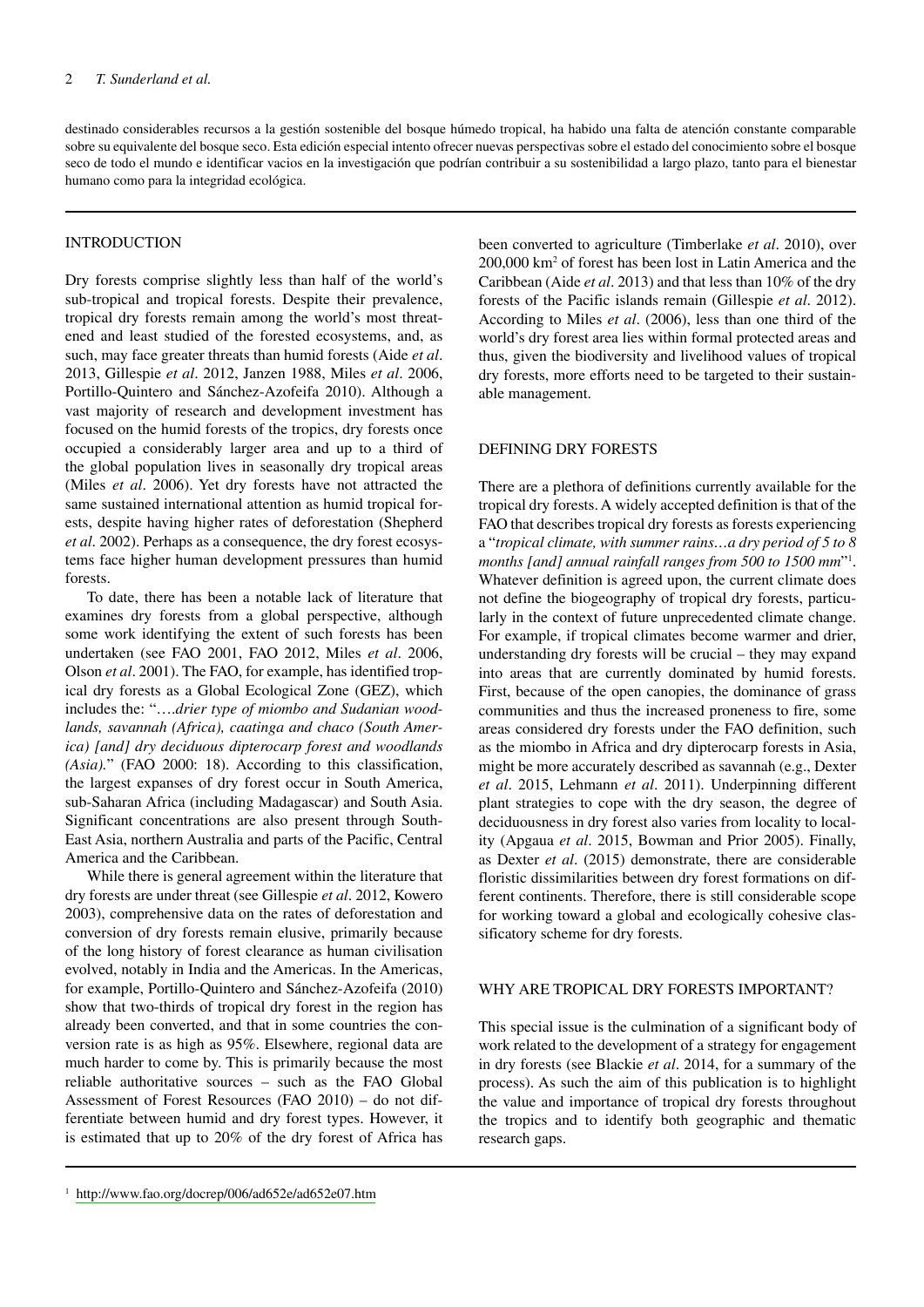#### **Food, diets and medicine**

Dry forests contribute to local diets with wild fruits, vegetables/ tubers, nuts, honey, edible insects, bushmeat, medicinal plants and other forms of direct provision. Such forest products are extremely important for local food security and dietary diversity, notably in times of agricultural scarcity (Rowland *et al*. 2015). The diverse diets provided by forest products also provide essential nutrients to otherwise vulnerable communities (Ickowitz *et al*. 2014). With agriculture being the major driver of deforestation, and with much of this occurring in drier regions of the world, dry forests and woodlands and the ecosystem services they provide, can be central to achieving broader food security objectives (Blackie *et al*. 2014). Unfortunately, however, Rowland *et al*. (2015) find that there have been very few studies that quantify the nutritional contributions of dry forests to diets; they call for research that combines rigorous nutritional methodologies with ecological knowledge to better understand these connections.

#### **Energy**

Wood and charcoal are the main source of energy for the majority of households in dry forested regions. Some 2.4 million people, around 40% of the population of less developed countries cook with wood-based energy sources. In dry forested regions, firewood and charcoal are currently the cheapest fuels compared with their alternatives: gas, oil, or electricity when not highly subsidized by the State. Most woodfuel supply chains are informal but nevertheless represent a major economic activity. The production, transport, and trading of woodfuel provides employment to many people despite the price of wood being relatively low and the resulting income from its sale being somewhat modest. However, the woodfuel supply chains require little initial technical skill or capital investment and such activities are more readily accessible for the poor and represent a safety net against poverty (Gazull and Gautier 2014). The safety net role of charcoal production for vulnerable households is one of the recent trends in the dry forest areas (Gumbo *et al*. 2013). In some areas, notably the miombo woodlands of Southern Africa, farmers are abandoning cultivation in favour of charcoal production (Malimbwi *et al*. 2000), which may have implications for future food security (Djoudi 2013). Despite the health risks of smoke inhalation (Wan *et al*. 2011), the use of wood energy to boil water also has important positive health implications through the reduction of water-borne disease prevalence (FAO 2014) as cooking food is important for killing pathogens. Using wood to cook food also is an indirect way to improve nutrition since many nutritious foods need to be cooked to make them fit for human consumption: grains, tubers, many leafy greens, and dried legumes all must be cooked to make them edible (Brouwer *et al*. 1997, Vira *et al*. 2014).

#### **Livelihoods**

products provide enterprise opportunities even for the very poor. With support, such opportunities can become a means of economic development and poverty alleviation. The African miombo alone is thought to support the livelihoods of over 100 million people in both urban and rural areas (Campbell *et al*. 2007, Djoudi *et al*. 2015, Syampungani *et al*. 2009). The differing role of males and females in the context of dry forest management for livelihood benefits are also important considerations for future research and development. Colfer *et al*. (2015) provide useful recommendations in this regard.

## **Carbon storage for climate change mitigation**

Through the process of carbon storage, dry forests can help mitigate the processes associated with climate change (Becknell *et al.* 2012, Dexter *et al*. 2015). While it is recognised that dry forests store less carbon than humid forests, little is actually known about the actual amounts of carbon stored (although see Becknell *et al.* 2012, Day *et al*. 2014). Measuring carbon stocks in dry forests requires a different methodological approach from humid forests, and dry forest inventories are often incomplete or simply out of date. Efforts to measure carbon stocks need to be expanded from humid forests, where they are currently concentrated, into dry forests. Long term ecological monitoring of dry forests will ultimately allow key questions to be addressed such as the amount of carbon that could be stored if the huge expanses of degraded dry forest in Latin America were allowed to regenerate, which has been estimated to be significant (see Portillo-Quintero *et al*. 2014).

## **Climate change adaptation**

Dry forests are highly resistant to drought (Pulla *et al*. 2015). The food and livelihoods provided by dry forests play a critical role in building the adaptive capacity of communities living in their proximity in the context of threats of climate change. Even though the role of dry forests differs according to wealth, there is growing evidence that dry forest ecosystem services help reduce sensitivity and increase adaptive capacity of the poorest households and communities. These households rely on provisioning services to cope with drought crises by extracting wild food, by selling forest and tree products and by providing fodder that protects livestock assets (Brockhaus *et al*. 2013, Fisher *et al*. 2010, Pramova *et al*. 2012, Shackleton *et al*. 2007). Regulation services of forest also reduce the sensitivity of agriculture to droughts (Pramova *et al*. 2012).

Most studies on climate change adaptation focuses on community and livelihoods aspects. One missing literature body in the climate change adaptation arena is the climate change impact on the composition, biodiversity and the ecological health of dry forest ecosystems. The possible impacts of climate change on the dry forest are important since they will affect also the adaptive capacity of people in the future.

## **Support for agriculture**

Dry forests provide a wide variety of products that are gathered and sold (Djoudi *et al*. 2015). Such freely available Dry forests provide a wide range of ecosystem services, such as water management, livestock provisioning, pollination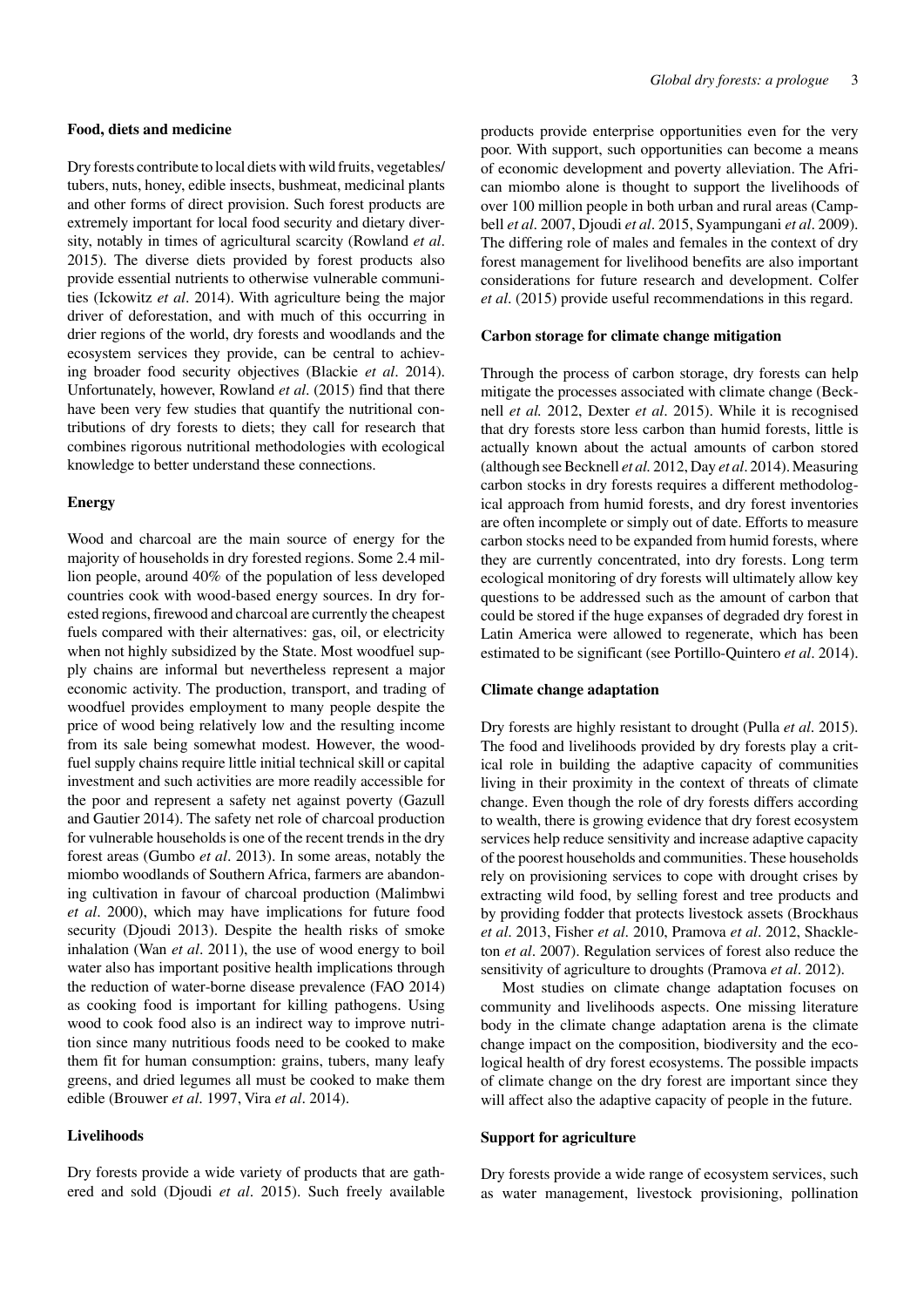services, nutrient cycling and soil improvement (Foli *et al*. 2014). While these processes are not fully understood, they play important and complex roles in supporting the agricultural systems (within and adjacent to these forests) upon which millions of subsistence farmers depend.

#### **Biodiversity**

Dry forests harbour considerable biodiversity in terms of species richness, endemism and functional diversity of plants and animals that sometimes even exceeds that of humid forests (e.g. Medina 1995, Murphy and Lugo 1995). Biodiversity, in turn, has been extensively valued in terms of both tangible and intangible benefits to humans (e.g. Edwards and Abivardi 1998). Apart from aforementioned direct benefits that have environmental or economic value, dry forests are also important for the recreational, aesthetic and cultural value they provide.

#### RESEARCH GAPS AND OPPORTUNITIES

The overwhelming majority of the literature on tropical dry forests regarding food security, livelihoods and community forestry focuses on the miombo woodlands of southern Africa, and this is particularly true of the literature regarding food security, livelihoods and community forestry. Latin America is increasingly well studied, particularly with regards to carbon, Payment for Environmental Services (PES), community forestry, novel conservation approaches (such as sustainable intensification for land sparing) and deforestation.

Priorities for future research should include addressing this imbalance and standardising our state-of-knowledge by improving the geographical coverage of research on deforestation for example. Meanwhile, additional research is needed to investigate human-forest interactions (beyond agricultureforest frontier dynamics) in Latin America, Asia, the Caribbean and the Pacific. Information on the gender dimension is available in Africa and South Asia, but needs further attention globally, particularly in Latin America. The role of dry forests in food security is of particular interest (see Rowland *et al*. 2015).

The impacts of cross-border and internal trade and investment, potential for carbon sequestration, and environmentdevelopment trade-offs are under-researched in all regions and would benefit from evenly distributed research. Finally, research into how the needs and demands of both humans and forestry systems change as societies change should be considered a priority. This would include, for example, how the demands of forest management change with levels of poverty, equity, urbanisation, climate change, etc. For dry forests this is particularly relevant, as many of these forest formations are located in regions where environments and societies are undergoing rapid transitions.

## **Latin America**

Latin American dry forests have possibly the strongest biophysical research base of all the regions, with a significant numbers of studies documenting biophysical aspects, such as species population changes and carbon storage (Portillo-Quintero *et al.* 2014, Sánchez-Azofeifa *et al*. 2010, see also Apgaua *et al*. 2015). This is also the region with the most robust deforestation data, based on the extensive use of remote sensing technologies. The region is probably the best studied in terms of PES and carbon storage, with Mexico in particular the subject of considerable research (Cairns *et al*. 2003, Kerr *et al*. 2014). Livelihoods and community forestry have also been extensively studied (e.g. Baldauf *et al*. 2015), though with little specific attention to gender.

However, the role of dry forests in the direct provision of food and in nutrition is not well documented in the region, aside from a few ethnobotanical studies with indigenous peoples. Latin American research tends to focus more on how humans affect the forest, and thus there is a lack of research into how people utilise the forest aside from clearing it for agriculture (see Stoner and Sánchez-Azofeifa 2009). There is also need for greater research into forest users and uses, small-scale forest enterprises, climate change adaptation and the management of production forests in Latin America.

The *Caatinga* forest region of Brazil is one of the largest and most species-rich dry forest formations in Latin America but it is frequently considered to be shrub-land rather than forest (see Apgaua *et al*., Dexter *et al*. both 2015). This issue – which is also commonly encountered in the African miombo (Miles *et al*. 2006) – suggests that the *Caatinga* may be often be excluded from relevant research and reporting, such as with forest clearance figures.

In the Caribbean, food security, livelihoods, and community forestry remains almost totally un-researched despite the existence of several biophysical studies (for example, Gonzalez and Zak 1994, Murphy and Lugo 1995). Although a number of gender studies exist for this region, in general they do not specify forest quality; interestingly, much of this literature has emphasized masculinities (e.g. Crichlow *et al*. 2014) in contrast to most gender material available globally that has focussed primarily on women alone (Sunderland *et al*. 2014). Mapping and cataloguing the biophysical characteristics of these forests should be a high priority in the first instance.

#### **Africa**

African dry forests, and particularly the miombo, have been extensively studied for decades (Campbell 1996, Chidumayo and Gumbo 2010). As such the region has by far the greatest body of research on livelihoods, food security, community management and conservation/development trade-offs. Small-scale enterprises and the impact of larger-scale trade and investment are also better researched in African dry forests than elsewhere, as is an understanding of the governance systems (see Gautier *et al*. 2015). While adaptation literature exists for the African dry forests, the body of research on carbon storage, REDD and ecosystem services is limited but quickly expanding.

There is substantial research into the biophysical aspects of African dry forests, but reliable deforestation data are scarce and there is the opportunity to improve this perhaps,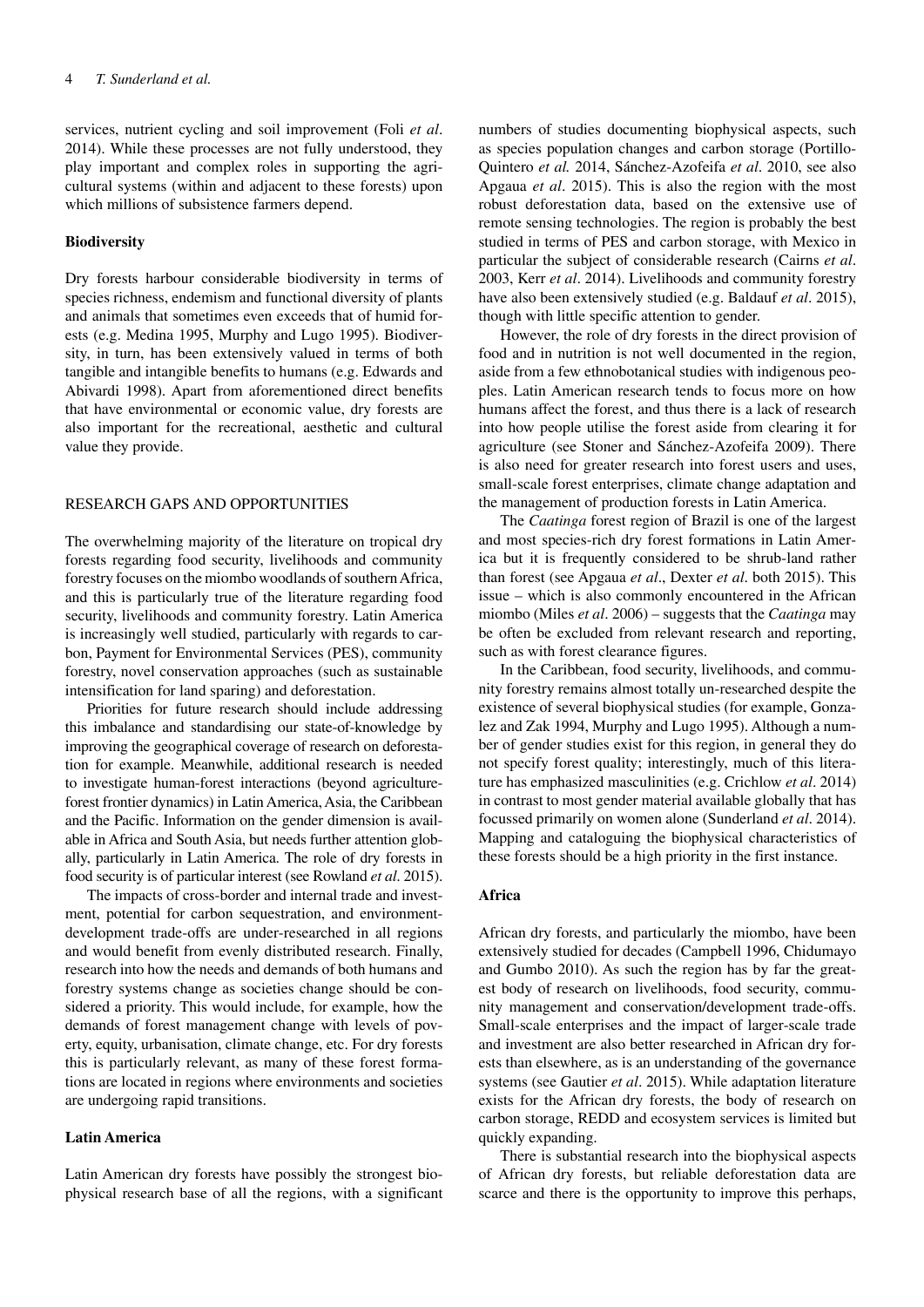by following the Latin American example of extensive remote sensing<sup>2</sup>. Research into the sustainable management of production forests in Africa is also scarce. Although CIFOR and partners have led significant research efforts into adaptation to climate change in African dry forests, the geographical focus has tended to be confined to several West and Central African countries. The miombo forests of East and Southern Africa are poorly served by adaptation research and might be a particular priority given the numbers of people reliant on these forests.

Beyond a few biophysical studies (Timberlake *et al*. 2010) and studies on the timber trade (FAEF 2013) and investigations of illegal logging (MacKenzie 2006, EIA 2013), the dry forests of Mozambique are less well studied. Angolan dry forests are even less well studied, despite being found extensively in that country. Similarly, the dry forests of Madagascar have received relatively little global attention and the extensive summary provided in this Special Issue (Waeber *et al*. 2015) will no doubt inform future research and development initiatives there.

## **Asia**

Asian dry forests (defined here as comprising the dry forests of Indochina as well as those of the Lesser Sundas and Central and Peninsular India) are less well studied, despite being abundant in the region. For example, Poffenberger (2000) suggests that up to 30% of forests in mainland Southeast Asia are dry forest and Waeber *et al*. (2012) state that up to 60% of Indian forests are comprised of dry forests. Although the FAO initiated an Asian dry forests initiative in the early 2000s, little activity is apparent over the last decade and several important dry forest countries (such as Laos and Cambodia) are not members (Appanah *et al*. 2003, FAO 2008).

India is probably the best studied, with some biophysical (e.g. Pulla *et al*. 2015, Sagar *et al*. 2003), community forestry and livelihoods research available, although in low quantities. Livelihoods studies tend to have a narrow focus on non-timber forest products and small enterprises, and little is known about the role of direct provisioning (for example see Mahapatra and Tewari 2005, Narendran *et al*. 2001, Waeber *et al*. 2012). Research into community forestry although well-developed, tends to include other forest types meaning that dry-forest specific conclusions are not given. This is also true of gender studies, which are quite abundant for India.

The dry forests of Thailand have also been subject to some research, mostly regarding floristic composition and human-induced changes in Thai dry forests (Bunyavejchewin 1983, Ghazoul 2002, Johnson 2002) as well as a narrow but very valuable collection of studies related to food utilisation and the forest (see Moreno-Black and Price 1993, Moreno-Black *et al*. 1996, Price 1997, Setalaphruk and Price 2007, Somnasang and Moreno-Black 2000).

Elsewhere, dry forest specific research is virtually nonexistent, although the region's dry forests do sometimes feature in studies that cover several different forest types.

#### **Australia and the Pacific**

Within Australia, there is little consensus on what constitutes dry forest, and this itself is an issue deserving of further research. Under the broad bioclimatic definition used in this paper, Australian dry forest could potentially involve many of the vegetation types that have traditionally been called "vine-thickets" or "dry rainforest" (Webb 1959) and other fire-sensitive non-eucalypt vegetation. In addition, if miombo woodlands are included as "dry forests" in Africa, then the structurally similar and similarly fire maintained Australian *Eucalyptus* woodlands also need to be included. These vegetation types across tropical northern Australia are relatively well studied in terms of floristic composition and fine scale mapping of extent are available (Sattler and Williams 1999). It appears that virtually nothing is known about the dry forests of the Pacific Islands, aside from one or two studies into their floristic composition and conservation status and several archaeological studies into the history of the forest (see Blackmore and Vitousek 2000, Gillespie and Jaffré 2003, Pau *et al*. 2009, Gillespie *et al*. 2012). At the very least, the mapping and cataloguing of the biophysical characteristics of these forests should be a high priority. The IUCN initiated a programme focused on the dry forests of New Caledonia in the early 2000s, but little progress appears to have been made and the most recent activity dates back to 2002 (PFS 2004, IUCN 2012). The human dimension is also lacking in the literature.

## SUMMARY

Despite the fact that there is a significant amount of research available regarding dry forests and their value to people across the world, dry forests remain under-researched and underprioritised in national and international policy. An analysis of the state-of-knowledge on tropical dry forests (Blackie *et al*. 2014), supplemented by the papers in this Special Issue, suggest the following research priorities be implemented in order to generate knowledge to inform global, regional and national policy processes:

- Implement national and global inventories of tropical dry forests, both for floristic and biogeographical assessment, but also for an estimate of carbon stock, carbon balance, tree growth, and tree mortality.
- Work towards a more ecologically cohesive global classification and definition of tropical dry forests.
- Update information on deforestation and degradation rates across all regions.

<sup>&</sup>lt;sup>2</sup> Although deforestation data is available, most figures tend not to distinguish between forest types. Another challenge in remote sensing to assess dry forests states is the inability to distinguish between degraded and non-degraded forests, as for example shown in Madagascar (see Moat and Smith 2007).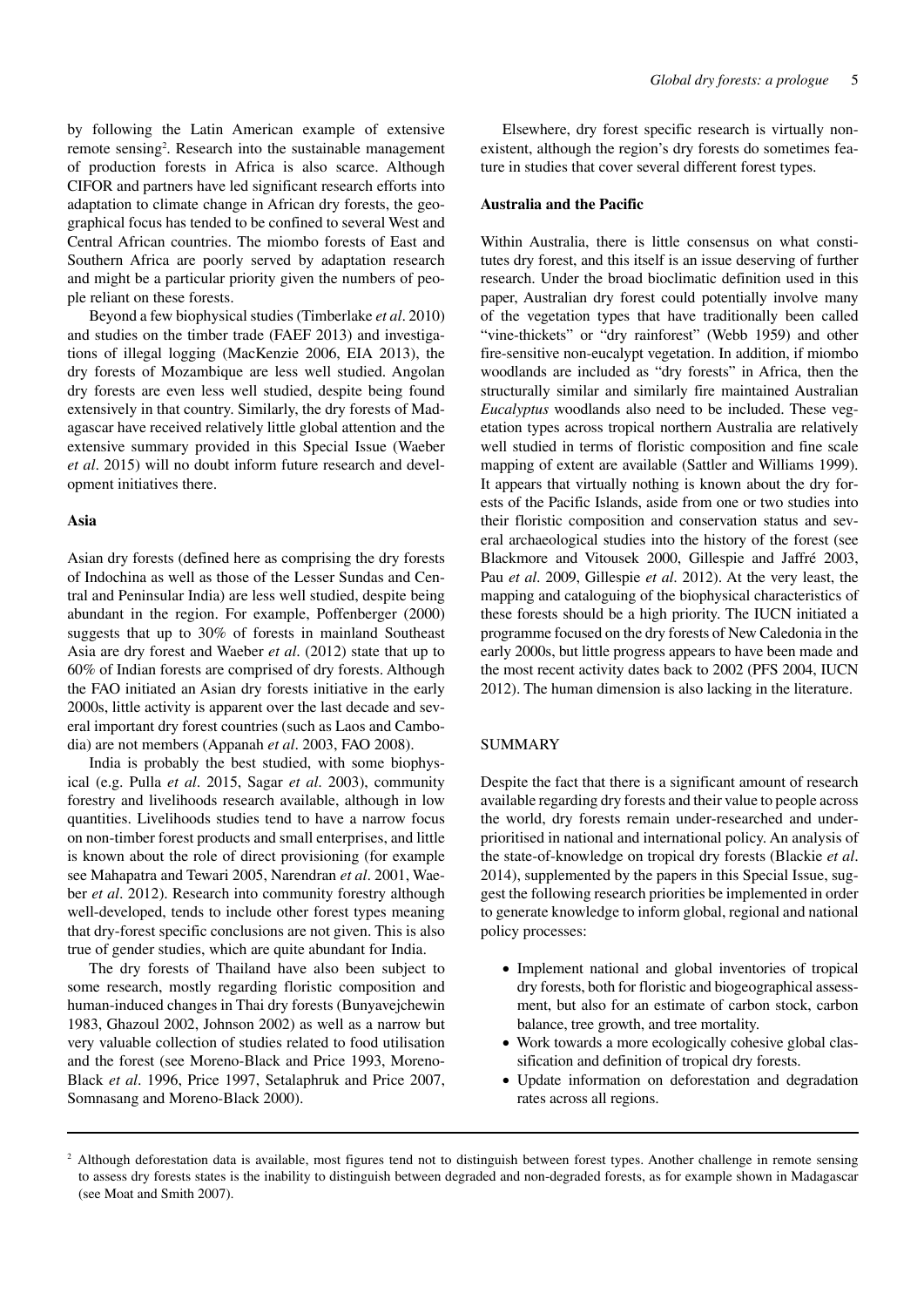- Improve knowledge of the biophysical aspects of dry forests, their ecosystem services and opportunities for sustainable intensification of agriculture and conservation agriculture in Africa, Madagascar, Asia, the Caribbean and the Pacific.
- Improve knowledge and quantitative modelling of dry-forest dynamics based on paleoecological and long-term monitoring studies to help predict dry forest responses to disturbances, management regimes and future climate change.
- Further investigate human-forest interactions in Madagascar, Latin-America, the Caribbean and the Pacific, including attention to gender differentiation and trends.
- Focus more attention on products and spaces that interest women, and assess migration and population issues related to gender.
- Marry the knowledge held within the field of scientific forestry with the perceptions, knowledge and practices of local communities.
- Facilitate information sharing on research methods and approaches across all dry forested regions and between various stakeholder groups (e.g., direct users and decision makers).
- Further investigate the contribution of the components of tropical dry forests to food security/sovereignty and dietary diversity.
- Take in account the floristic values of each tropical region in future tropical dry forest conservation and agricultural strategies.
- Further investigate the relationship between biodiversity and ecological resilience in tropical dry forests.
- In all tropical dry forest regions, increase research and understanding of the sustainable management of dry forests and undertake an analysis of forestry and other policy arenas that affect them.

# ACKNOWLEDGEMENTS

This Special Issue is part of the CGIAR Research Program on Forests, Trees and Agroforestry, and funding was also provided by the UK Department for International Development and USAID.

# REFERENCES

- AIDE, T. M., CLARK, M. L., GRAU, H. R., LÓPEZ-CARR, D., LEVY, M. A., REDO, D., BONILLA-MOHENO, M., RINER, G., ANDRADE-NÚÑEZ, M. and MUÑIZ, M. 2013. Deforestation and reforestation of Latin America and the Caribbean (2001–2010). *[Biotropica](http://www.ingentaconnect.com/content/external-references?article=0006-3606()45:2L.262[aid=10634849])* **45**(2): [262–271.](http://www.ingentaconnect.com/content/external-references?article=0006-3606()45:2L.262[aid=10634849])
- APGAUA, D.M.G., PEREIRA, D.G.S., SANTOS, R.M., MENINO, G.C.O., PIRES, G.G., FONTES, M.A.L. and TNG, D.Y.P. 2015. Floristic variation within Seasonally Dry Tropical Forests of the Caatinga Biogeographic

Domain, Brazil, and its conservation implications. *International Forestry Review – Special Issue: Global Dry Forests*, **17**(S2), 33–43.

- APPANAH, S., CASTANEDA, F. and DURST, P.B. (eds.) 2003. *Practical Guidelines for the Assessment, Monitoring and Reporting on National Level Criteria and Indicators for Sustainable Forest Management in Dry Forests in Asia.* Food and Agriculture Organisation, Bangkok. <http://www.fao.org/docrep/006/ad640e/ad640e00.htm>
- BALDAUF, C., C. CORRÊA, M. CIAMPI-GUILLARDI, J. SFAIR, D. PESSOA, R. OLIVEIRA, M. MACHADO, C. MILFONT, T. SUNDERLAND and F. DOS SAN-TOS. 2015. Moving from the ecological sustainability to the participatory management of Janaguba (*Himatanthus drasticus*; Apocynaceae). In: SHACKLETON, C.M., PANDEY, A. and TICKTIN, T. (eds) *Ecological Sustainability for Non-timber Forest Products Dynamics and Case Studies of Harvesting.* Routledge Publishing. pp 144–162.
- BECKNELL, J.M., KISSING HUCEK, L. and POWERS J.S. 2012. Aboveground biomass in mature and secondary seasonally dry tropical forests: a literature review and synthesis. *Forest Ecology and Management*, 276: 88–95.
- BLACKIE, R., BALDAUF, C., GAUTIER, D., GUMBO, D., KASSA, H., PARTHASARATHY, N., PAUMGARTEN, F., SOLA, P., PULLA, S., WAEBER, P. and SUNDERLAND, T. 2014. *Tropical dry forests: The state of global knowledge and recommendations for future research.* Discussion Paper 2. Bogor, Indonesia: CIFOR. [http://www.cifor.org/publications/pdf\\_files/WPapers/](http://www.cifor.org/publications/pdf_files/WPapers/DPBlackie1401.pdf) [DPBlackie1401.pdf](http://www.cifor.org/publications/pdf_files/WPapers/DPBlackie1401.pdf)
- BLACKMORE, M. and VITOUSEK, P.M. 2000. Cattle Grazing, Forest Loss, and Fuel Loading in a Dry Forest Ecosystem at Pu'u Wa'aWa'a Ranch, Hawai'i*. Biotropica*, **32**(4a): 625–632.
- BOWMAN, D. and PRIOR, L. 2005. Why do evergreen trees dominate the Australian seasonal tropics? *Australian Journal of Botany*, **53**(5), 379–399.
- BROCKHAUS, M., DJOUDI, H., LOCATELLI, B. 2013. Envisioning the future and learning from the past: Adapting to a changing environment in northern Mali. *Environmental Science and Policy* 25: 94–106.
- BROUWER, I., HOORWEG, J. and VAN LIERE, M. 1997. When households run out of fuel: Responses of rural households to decreasing fuelwood availability, Ntcheu Distict, Malawi. [World Development, 25: 255–266.](http://www.ingentaconnect.com/content/external-references?article=0305-750x()25L.255[aid=9747934])
- BUNYAVEJCHEWIN, S. 1983. Analysis of the tropical dry deciduous forest of Thailand: I. Characteristics of the dominance-types*. Natural History Bulletin of the Siam Society*, **31**(2), 109–122.
- CAIRNS, M. A., OLMSTED, I., GRANADOS, J. and ARGAEZ, J. 2003. Composition and aboveground tree biomass of a dry semi-evergreen forest on Mexico's Yucatan Peninsula. *[Forest Ecology and Management](http://www.ingentaconnect.com/content/external-references?article=0378-1127()186L.125[aid=10634850])*, [186: 125–132.](http://www.ingentaconnect.com/content/external-references?article=0378-1127()186L.125[aid=10634850])
- CAMPBELL, B. (ed.) 1996. *The Miombo in Transition: Woodlands and Welfare in Africa*. Centre for International Forestry Research, Bogor, Indonesia. 266 pp.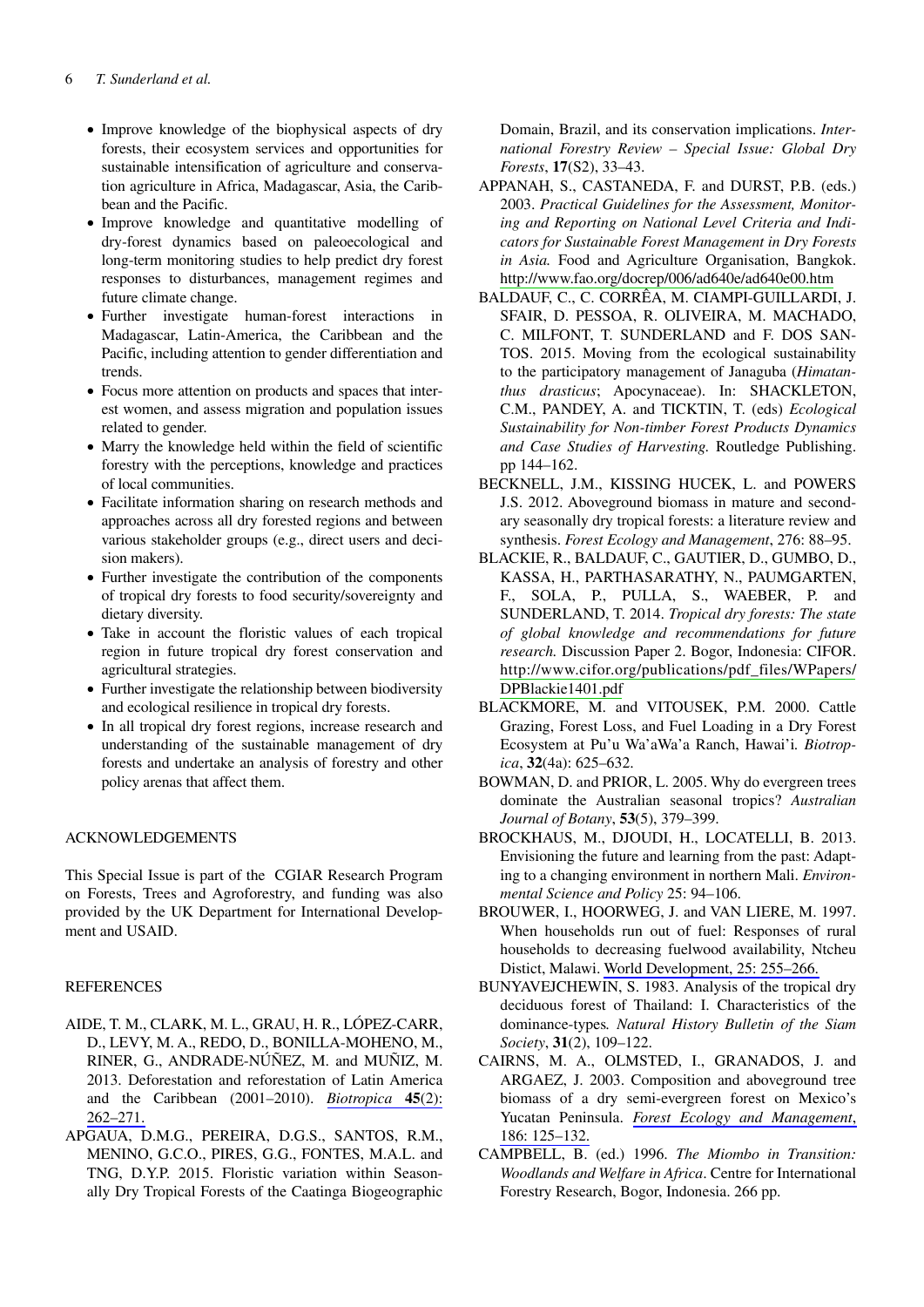- CAMPBELL, B. M., ANGELSEN, A., CUNNINGHAM, A., KATERERE, Y., SITOE, A. and WUNDER, S. 2007. *Miombo woodlands–opportunities and barriers to sustainable forest management*. Unpublished internal paper. CIFOR: Indonesia. Available at [http://www.cifor.org/](http://www.cifor.org/miombo/docs/Campbell_BarriersandOpportunities.pdf) [miombo/docs/Campbell\\_BarriersandOpportunities.pdf](http://www.cifor.org/miombo/docs/Campbell_BarriersandOpportunities.pdf) [accessed 24th May 2015]
- CHIDUMAYO, E*.* and GUMBO, D. (eds.) 2010. *The Dry Forests and Woodlands of Africa: Managing for Products and Services*. London: Earthscan. 288 pp.
- COLFER, C.J.P., ELIAS, M. and JAMNADASS, R. 2015. Women and men in tropical dry forests: a preliminary review. *International Forestry Review – Special Issue: Global Dry Forests*, **17**(S2), 69–89.
- CRICHLOW, W., DESHONG, H. and LEWIS, L. 2014. Special Issue: Fragility and Persistence of Dominant Masculinities. *Caribbean Review of Gender Studies,* 8.
- DAY, M., GUMBO, D., MOOMBE, K., WIJAYA, A. and SUNDERLAND, T. 2014. *Zambia Country Profile: Monitoring, reporting and verification for REDD+.* CIFOR Occasional Paper # 113[. http://www.cifor.org/](http://www.cifor.org/publications/pdf_files/OccPapers/OP-113.pdf) [publications/pdf\\_files/OccPapers/OP-113.pdf](http://www.cifor.org/publications/pdf_files/OccPapers/OP-113.pdf)
- DJOUDI, H., BROCKHAUS, M. and LOCATELLI, B. 2013. Once there was a lake: vulnerability to environmental changes in northern Mali. *Regional Environmental Change*, 1–16.
- DJOUDI, H., VERGLES, E., BLACKIE, R. R., KOFFI KOAME, C. and GAUTIER, D. 2015. Dry forests, livelihoods and poverty alleviation: understanding current trends. *International Forestry Review – Special Issue: Global Dry Forests*, **17**(S2), 53–68.
- DEXTER, K.G., SMART, B., BALDAUF, C., BAKER, T.R., BESSIKE BALINGA, M.P., BRIENEN, R.J.W., FAUSET, S., FELDPAUSCH, T.R., FERREIRA-DA SILVA, L., ILUNGA MULEDI, J., LEWIS, S.L., LOPEZ-GONZALEZ, G., MARIMON-JUNIOR, B.H., MARIMON, B.S., MEERTS, P., PAGE, N., PAR-THASARATHY, N., PHILLIPS, O.L., SUNDERLAND, T.C.H., THEILADE, I., WEINTRITT, J., AFFUM-BAFFOE, K., ARAUJO, A., ARROYO, L., BEGNE, S.K., CARVALHO-DAS NEVES, E., COLLINS, M., CUNI-SANCHEZ, A., DJUIKOUO, M.N.K., ELIAS, F., FOLI, E.G., JEFFERY, K.J., KILLEEN, T.J., MALHI, Y., MARACAHIPES, L., MENDOZA, C., MONTEAGUDO-MENDOZA, A., MORANDI, P., OLIVEIRA-DOS SAN-TOS, C., PARADA, A.G., PARDO, G., PEH, K.S.-H., SALOMÃO, R.P., SILVEIRA, M., SINATORA – MIRANDA, H.,. SLIK, J.W.F, SONKE, B., TAEDOUMG, H.E., TOLEDO, M., UMETSU, R.K., VILLAROEL, R.G., VOS, V.A., WHITE, L.J.T. and PENNINGTON, R.T. 2015. Floristics and biogeography of vegetation in seasonally dry tropical regions. *International Forestry Review – Special Issue: Global Dry Forests*, **17**(S2), 10–32.
- EDWARDS, P. J. and ABIVARDI, C. 1998. The value of biodiversity: Where ecology and economy blend. *[Biolog](http://www.ingentaconnect.com/content/external-references?article=0006-3207()83L.239[aid=10634856])[ical Conservation](http://www.ingentaconnect.com/content/external-references?article=0006-3207()83L.239[aid=10634856])* 83: 239–246.
- ENVIRONMENTAL INVESTIGATION AGENCY (EIA). 2013. *First class connections: Log smuggling, illegal*

*logging and corruption in Mozambique*. Environmental Investigation Agency, London. 16 pp[. http://www.eia](http://www.eia-international.org/wp-content/uploads/EIA-First-Class-Connections.pdf)[international.org/wp-content/uploads/EIA-First-Class-](http://www.eia-international.org/wp-content/uploads/EIA-First-Class-Connections.pdf)[Connections.pdf](http://www.eia-international.org/wp-content/uploads/EIA-First-Class-Connections.pdf)

- [FAEF]. 2013. *Assessment of harvested volume and illegal logging in Mozambican natural forest*. Report of the Faculty of Agronomy and Forestry Engineering (FAEF), Eduardo Mondlane University, Forest Law Enforcement, Governance and Trade Support Programme for African, Caribbean and Pacific Countries (GCP/INT/064/EC). [http://www.illegal-logging.info/sites/default/files/FAEF\\_](http://www.illegal-logging.info/sites/default/files/FAEF_Mozambique_Report.pdf) [Mozambique\\_Report.pdf](http://www.illegal-logging.info/sites/default/files/FAEF_Mozambique_Report.pdf)
- FAO. 2001. *FRA 2000: Global Ecological Zoning for the Global Forest Resources Assessment 2000. Final Report*. Food and Agriculture Organization of the United Nations. Rome[. http://www.fao.org/docrep/006/ad652e/ad652e00.](http://www.fao.org/docrep/006/ad652e/ad652e00.htm) [htm](http://www.fao.org/docrep/006/ad652e/ad652e00.htm)
- FAO. 2008. *Regional Initiative for the Development and Implementation of National Level Criteria and Indicators for the Sustainable Management of Dry Forests in Asia.*  Food and Agriculture Organization of the United Nations. Rome[. http://www.fao.org/forestry/ci/16608@45613/en/](http://www.fao.org/forestry/ci/16608@45613/en/)
- FAO. 2010. *Global Forest Resources Assessment 2010: Main Report*. Food and Agriculture Organization of the United Nations. Rome. [http://www.fao.org/docrep/013/i1757e/](http://www.fao.org/docrep/013/i1757e/i1757e.pdf) [i1757e.pdf](http://www.fao.org/docrep/013/i1757e/i1757e.pdf)
- FAO. 2012. *Global ecological zones for FAO forest reporting: 2010 Update.* Forest Resources Assessment Working Paper 179. Food and Agriculture Organization of the United Nations. Rome. [http://www.fao.org/docrep/017/](http://www.fao.org/docrep/017/ap861e/ap861e00.pdf) [ap861e/ap861e00.pdf](http://www.fao.org/docrep/017/ap861e/ap861e00.pdf)
- FISHER M., CHAUDHURY M. and MCCUSKER B. 2010. Do Forests Help Rural Households Adapt to Climate Variability? Evidence from Southern Malawi. World Development, 38: 1241–1250.
- FOLI, S., REED, J., CLENDENNING, J., PETROKOFSKY, G., PADOCH, C. and SUNDERLAND, T. 2014. To what extent does the presence of forests and trees contribute to food production in humid and dry forest landscapes?: a systematic review protocol. *Environmental Evidence*.<http://www.environmentalevidencejournal.org/> content/3/1/15
- GAUTIER, D., GARCIA, C., NEGI, S. and WARDELL, D.A. 2015. The limits and failures of existing forest governance standards in semi–arid contexts. *International Forestry Review – Special Issue: Global Dry Forests*, **17**(S2), 113–125.
- GAZULL, L. and GAUTIER, D. 2014. *Woodfuel in a global changes context*. Wiley *Interdisciplinary Reviews: Energy and Environment.* [doi: 10.1002/wene.115.](http://dx.doi.org/10.1002/wene.115)
- GHAZOUL, J. 2002. Impact of logging on the richness and diversity of forest butterflies in a tropical dry forest in Thailand*[. Biodiversity and Conservation](http://www.ingentaconnect.com/content/external-references?article=0960-3115()11L.521[aid=10634855])*, 11: 521–541.
- GILLESPIE, T. and JAFFRÉ, T. 2003. Tropical dry forests in New Caledonia. *[Biodiversity and Conservation](http://www.ingentaconnect.com/content/external-references?article=0960-3115()12L.1687[aid=7846190])*, 12: [1687–1697.](http://www.ingentaconnect.com/content/external-references?article=0960-3115()12L.1687[aid=7846190])
- GILLESPIE, T., LIPKIN, B., SULLIVAN, L., BENOWITZ, D., PAU, S. and KEPPEL, G. 2012. The rarest and least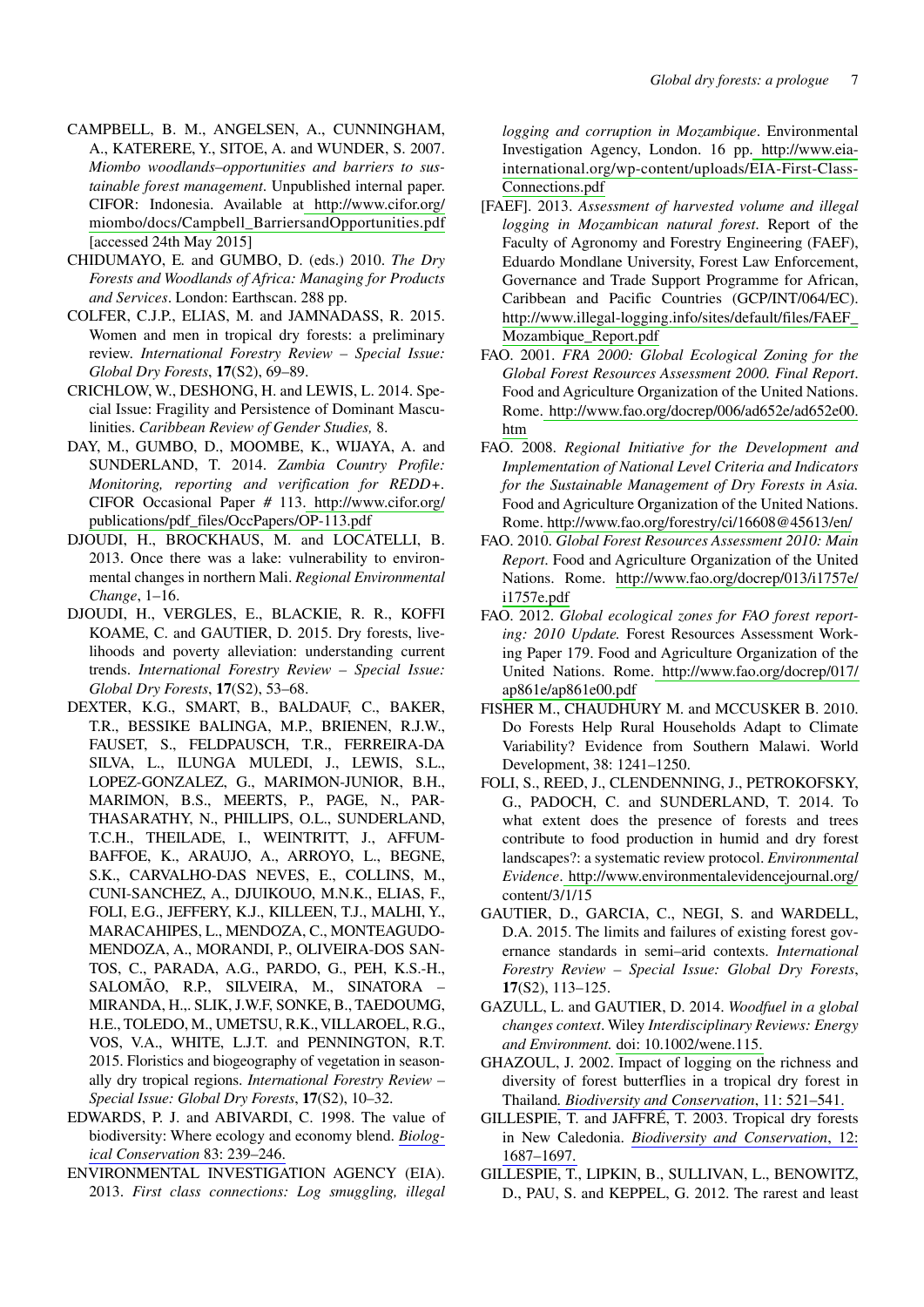protected forests in biodiversity hotspots. *Biodiversity and Conservation*, 21: 3597–3611.

- GUMBO, D., MOOMBE, K., KANDULU, M., KABWE, G., OJANEN, M., NDHLOVU, E. and SUNDERLAND, T. 2013. *Dynamics of the charcoal and indigenous timber trade in Zambia: a scoping study in Eastern, Northern and Northwestern Provinces*. CIFOR Occasional Paper 86. [http://www.cifor.org/publications/pdf\\_files/OccPapers/](http://www.cifor.org/publications/pdf_files/OccPapers/OP-86.pdf) OP-86.pdf
- ICKOWITZ, A., POWELL, B. SALIM, A. and SUN-DERLAND, T. 2014. Dietary Quality and Tree Cover in Africa. *Global Environmental Change.* 24: 287–294.<http://www.sciencedirect.com/science/article/> pii/S0959378013002318
- IUCN (International Union for the Conservation of Nature) 2012. *The remarkable biodiversity of dry forests*.<http://www.iucn.org/about/union/secretariat/offices/> europe/?10817/The-remarkable-biodiversity-of-dry-forests
- JANZEN, D. 1988. Tropical dry forests: the most endangered major tropical ecosystem. In: WILSON, E.O. (Ed.) *Biodiversity*. National Academy Press. pp 130–137.
- JOHNSON, N. 2002. Environmental change in Northern Thailand: impact on wild edible plant availability. *[Ecol](http://www.ingentaconnect.com/content/external-references?article=0367-0244()41L.373[aid=9747956])[ogy of Food and Nutrition](http://www.ingentaconnect.com/content/external-references?article=0367-0244()41L.373[aid=9747956])*, 41: 373–399.
- KERR, J., VARDHAN, M. and JINDAL, R. 2014. Incentives, conditionality and collective action in payments for environmental services. *International Journal of the Commons*, 8: 595–616.
- KOWERO, G. 2003. The challenge to natural forest management in Sub-Saharan Africa rural development: Experiences from the miombo woodlands of Southern Africa. In: KOWERO, G., CAMPBELL, B. and RASHID SUMALIA, U. (eds.) *Policies and Governance Structures in Woodlands of Southern Africa.* Centre for International Forestry Researc, Bogor. pp 1–8.
- LEHMANN, C.E.R., ARCHIBALD, S. A, HOFFMANN, W. and BOND, W.J. 2011. Deciphering the distribution of the savanna biome[. New Phytologist 191: 197–209.](http://www.ingentaconnect.com/content/external-references?article=0028-646x()191L.197[aid=10634866])
- MACKENZIE, C. 2006. *Chinese Takeaway! Forest Governance in Zambézia, Mozambique*. Forum das Organizações Não Governamentais da Zambézia, Quelimane. [http://coastalforests.tfcg.org/pubs/GovernanceZambezia-](http://coastalforests.tfcg.org/pubs/GovernanceZambezia-MZQ.pdf)MZQ.pdf
- MAHAPATRA, A. and TEWARI, D. 2005. Importance of non-timber forest products in the economic valuation of dry deciduous forests of India. *Forest Policy and Economics*, 7: 455–467.
- MALIMBWI, R.E., LUOGA, E.J., HOFSTAD, O., MUGA-SHA, A.G. and VALEN, J. 2000. Prevalence and standing volume of *Dalbergia melanoxylon* in coastal and inland sites of southern Tanzania. *Journal of Tropical Forest Science*, 12: 336–347.
- MEDINA, E. 1995. Diversity of life forms of higher plants in Neotropical dry forests. In: BULLOCK, S., MOONEY, H. and MEDINA, E. (eds). *Seasonally dry tropical forests*. Cambridge University Press.
- MILES, L., NEWTON, A., DEFRIES, R., RAVILIOUS, C., MAY, I., BLYTH, S.,KAPOS, V. and GORDON, J. 2006.

A global overview of the conservation status of tropical dry forests. *[Journal of Biogeography,](http://www.ingentaconnect.com/content/external-references?article=0305-0270()33L.491[aid=10634029])* 33: 491–505.

- MOAT, J. and SMITH, P. 2007. *Atlas of the vegetation of Madagascar*. Royal Botanic Gardens, Kew.
- MORENO-BLACK, G. and PRICE, L. 1993. The marketing of gathered food as an economic strategy of women in Northeastern Thailand*[. Human Organization](http://www.ingentaconnect.com/content/external-references?article=0018-7259()52L.398[aid=3501503])*, [52: 398–404.](http://www.ingentaconnect.com/content/external-references?article=0018-7259()52L.398[aid=3501503])
- MORENO-BLACK, G., AKANAN, W., SOMNASANG, P., THAMATHAWAN, S. and BROZVOSKY, P. 1996. Non-domesticated food resources in the marketplace and marketing system of Northeastern Thailand. *Journal of Ethnobiology*, 16: 99–118.
- MURPHY, P. and LUGO, A. 1995. Dry forests of Central America and the Caribbean. In: BULLOCK, S., MOONEY, H. and MEDINA, E. (Eds). *Seasonally dry tropical forests*. Cambridge University Press. pp. 9–29.
- NARENDRAN, K., MURTHY, I., SURESH, H., DATTA-RAJA, H., RAVINDRANATH, N. and SUKUMAR, R. 2001. Non-timber forest product extraction, utilization and valuation: a case study from the Nilgiri Biosphere Reserve, southern India. *Economic Botany*, 55: 528–538.
- OLSON, D., DINERSTEIN, E., WIKRAMANAYAKE, E., BURGESS, N., POWELL, G., UNDERWOOD, E., D'AMICO, J., ITOUA, I., STRAND, H., MORRISON, J., LOUCKS, C., ALLNUTT, T., RICKETTS, T., KURA, T., LAMOREUX, J., WETTENGEL, W., HEDAO, P. and KASSEM, K. Terrestrial Ecoregions of the World: A New Map of Life on Earth. *BioScience,* [51:933–938.](http://www.ingentaconnect.com/content/external-references?article=0006-3568()51L.933[aid=2338848])
- PAU, S., GILLESPIE, T. and PRICE, J. 2009. Natural history, biogeography, and endangerment of Hawaiian dry forest trees*. Biodiversity and conservation*, 18: 3167–3182.
- PFS (Programme Forêt Sêche) 2004. *Research and Studies* [website] [http://www.foretseche.nc/EN\\_index.htm](http://www.foretseche.nc/EN_index.htm)
- POFFENBERGER, M. (ed.) 2000. *Communities and forest management in Southeast Asia*. International Union for the Conservation of Nature, Gland. 222 pp.
- PORTILLO-QUINTERO C. and SANCHEZ A. 2010. Extent and Conservation of tropical dry forests in the Americas. *Biological Conservation* 143:144–155.
- PORTILLO-QUINTERO, C., SANCHEZ-AZOFEIFA, G.A., CALVO-ALVARADO, J., QUESADA, M. and ESPIRITO-SANTO M. 2014. The role of tropical dry forests for biodiversity, carbon and water conservation in the neotropics: lessons learned and opportunities for its sustainable management. *Regional Environmental Change*, [DOI 10.1007/s10113-014-0689-6](http://dx.doi.org/10.1007/s10113-014-0689-6)
- PRAMOVA, E., LOCATELLI, B., DJOUDI, H. and SOMORIN, O. A. 2012. Forests and trees for social adaptation to climate variability and change. *Wiley Interdisciplinary Reviews: Climate Change*, **3**(6), 581–596.
- PRICE, L. 1997. Wild plant food in agricultural environments: a study of occurrence, management, and gathering rights in Northeast Thailand. *[Human Organization](http://www.ingentaconnect.com/content/external-references?article=0018-7259()56L.209[aid=3501509])*, 56: 209–221.
- PULLA, S., RAMASWAMI, G., MONDAL, N., CHITRA-TARAK, R., SURESH, H.S., DATTARAJA, H.S., VIVEK, P., PARTHASARATHY, N., RAMESH, B.R. and SUKUMAR, R. 2015. Assessing the resilience of